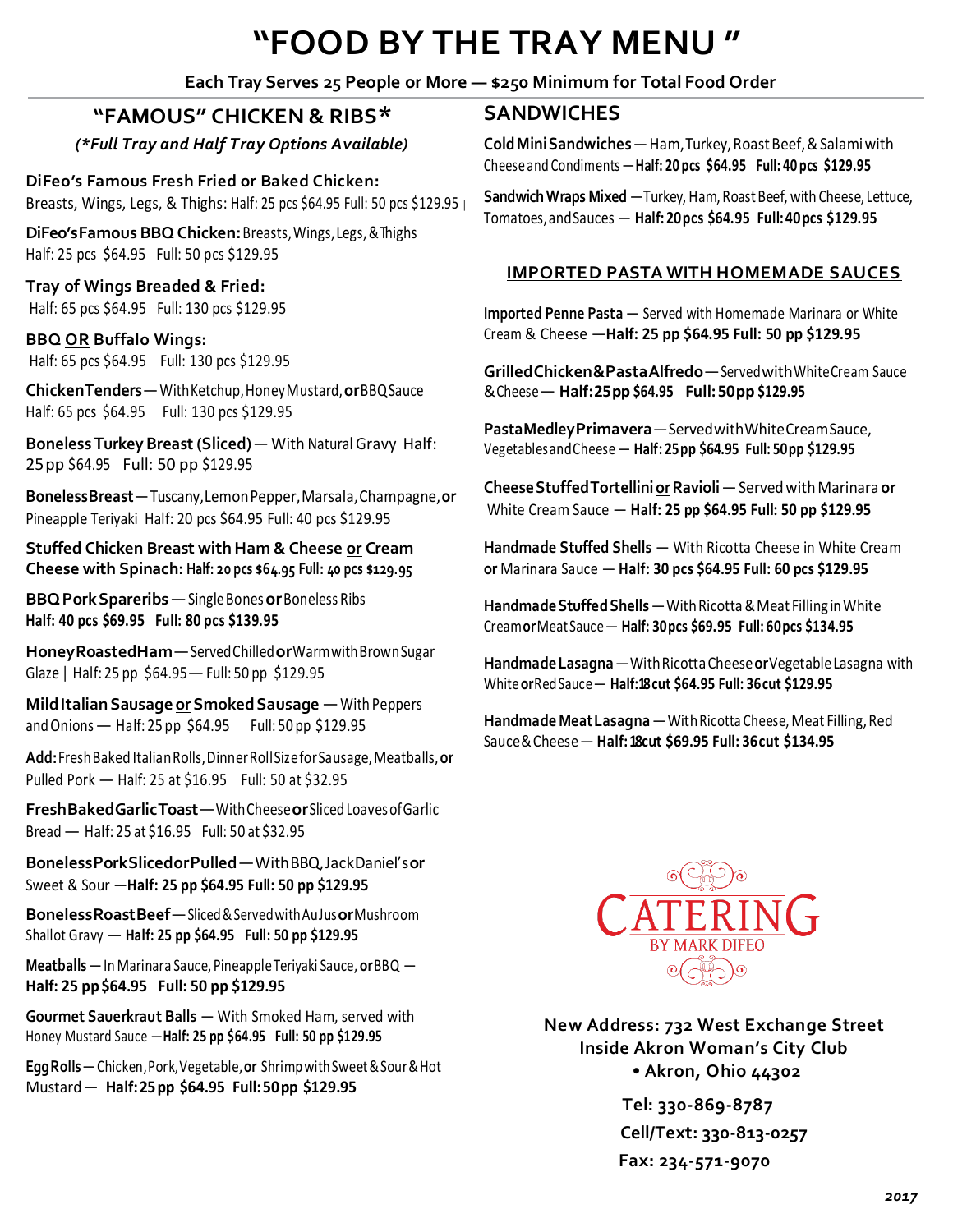# **"FOOD BY THE TRAY MENU "**

#### **Each Tray Serves 25 People or More — \$250 Minimum for Total Food Order**

## **SIDE DISHES BY THE TRAY**

**RicePilaforSeasonedRice**—WithVegetables**or**ButteredEgg NoodleswithParmesan— **Half:25pp \$64.95 Full:50pp \$129.95**

**RedSkinPotatoes**—WithPeppers &Onions **orGourmet**

**Macaroni & Cheese** — **Half: 25 pp \$64.95 Full: 50 pp \$129.95**

**CheesiePotatoesorPotatoesAuGratin**—WithBroccoli**or** ScallopedPotatoes— **Half: 25pp \$64.95 Full: 50pp \$129.95**

**GreenBeansAlmondine**—WithToppings "DowntheCenter"— **Half: 25 pp \$64.95 Full: 50 pp \$129.95**

**VegetableMedley**—California,Caribbean,**or**AsianBlend **Half: 25 pp \$64.95 Full: 50 pp \$129.95**

**BakedBeansSupreme**—WithHam,Onions&BrownSugar**— Half: 25 pp \$64.95 Full: 50 pp \$129.95**

**JoJoPotatoes**—DoubleBreaded&ServedwithKetchup**— Half: 64pcs \$64.95 Full:128pcs \$129.95** 

# **FRESH HOMEMADE SALADS**

FreshIcebergGardenSalad<sup>-</sup>Served with Croutons, Italian & RanchDressings—**Half: 25 pp \$64.95 Full: 50 pp \$129.95**

**Mixed Greens Salad** — Served with Croutons, & Vinaigrette — **Half: 25 pp \$64.95 Full: 50 pp \$129.95**

**FreshCaesarSalad**—WithCrispRomaineLettuce,Croutons,Olives,& Cheese —**Half: 25 pp \$64.95 Full: 50 pp \$129.95**

Homemade Pasta Salad - With Vegetables, Italian Vinaigrette, andSpices—**Half: 25pp \$64.95 Full: 50pp \$129.95**

**Fresh Vegetable Salad** — With Honey Dijon Mustard Dressing — **Half: 25 pp \$64.95 Full: 50 pp \$129.95**

**Mediterranean Salad** — With Cucumbers, Tomatoes, Red Onions, Peppers, and Olives —**Half:25 pp \$64.95 Full: 50 pp \$129.95**

**Homemade Potato Salad, Shell Macaroni, or Cole Slaw** —**Half: 25 pp \$64.95 Full: 50 pp \$129.95**

**FreshFruitSaladwithBerries**—Seasonal Fresh Cut Fruits and Berries —**Half: 25 pp \$64.95 Full: 50 pp \$129.95**

**New Address: 732 West Exchange Street**

**Inside Akron Woman's City Club**

**Akron, Ohio 44302**

**Tel: 330-869-8787**

**Cell/Text: 330-813-0257**

**Fax: 234-571-9070** 

## **ADDITIONAL TRAYS**

**Fresh Vegetable Trays:**

Broccoli, Cauliflower, Carrots, Celery, Zucchini, Squash, Multi Colored Bell Peppers, with Ranch **or** Dill Dip — **Half: 25 pp 64.95 Full: 50 pp 129.95**

#### **Fresh Cheese Trays:**

4TypesofCubed**or**SlicedCheese&4TypesofCreamCheeseSpreadswith Variety ofQuality Crackers—**Half: 25 pp \$64.95 Full: 50 pp \$129.95**

**Fresh Fruit Display**: **With Cut Fruit in Separate Compartments of Display Tray with Pineapple Top Centerpiece for Presentation Half: 25pp \$64.95 Full: 50pp \$129.95 |**

**Shrimp Cocktail:**

4 Medium-Size or 3 Extra-Large-Size Cooked Shrimp with Classic Cocktail Sauce, arranged in bowl of ice with sliced lemons — Half: 25 pp \$124.95 Full: 50 pp \$239.95

## **DESSERTS**

**Cookie Platter of Assorted Cookies: Half: 25 pp \$64.95 Full: 50 pp \$129.95** 

**Brownie Platter of Assorted Brownies: Half: 25 pp \$64.95 Full: 50 pp \$129.95**

**Combination Dessert Tray** — Variety of Cookies, Brownies, and Cheesecake—**Half:25pp \$64.95 Full:50pp \$129.95**

#### **Deluxe Dessert Tray:**

Assorted Selection of Cheesecake, Cream Puffs, Éclairs, Mini Pastries, TorteCake,andPetit Fours—**Half: 25pp \$69.95 Full: 50pp \$139.95**

**WholeCakes,PiesorSheetCakesareAvailableon Custom Orders. Please ask yourCaterer!**

**I Ice Cream Sundae Bars & Gourmet Flaming Desserts: Bananas Foster, Cherries Jubilee, & Brandied Strawberries areavailable**

**Pleasecheck thewebsitefor details! Approx.\$3.50– \$4.95pp**